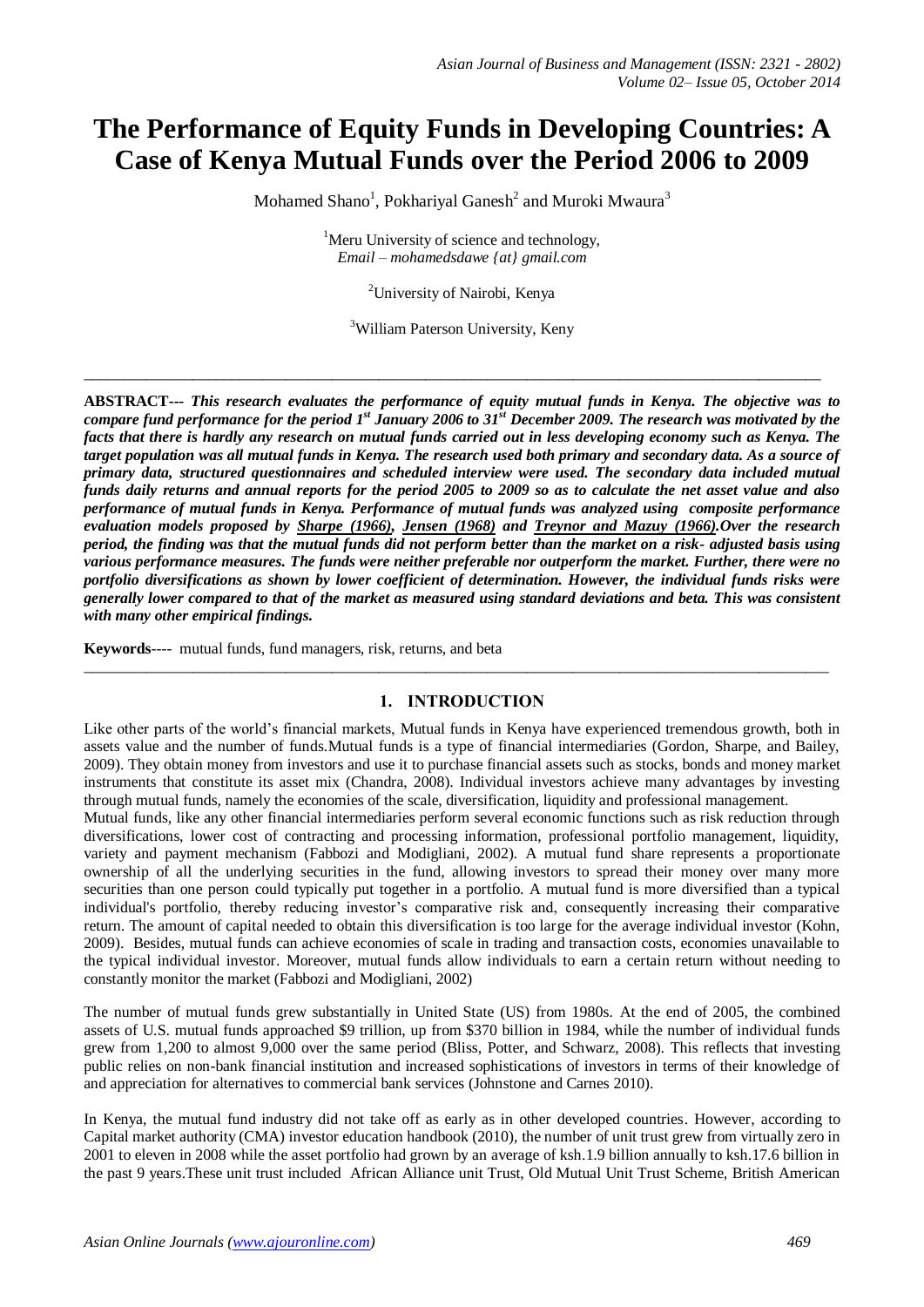Unit Trust Scheme, Stanbic Unit Trust Scheme, Commercial Bank of Africa unit Trust Scheme, Zimele Unit Trust Scheme, Suntra Unit Trust Scheme, Insurance Companies of East Africa (ICEA) Unit Trust Scheme, CFC Unit Trust, Dyer and Blair Unit Trust Scheme and Standard unit Trust Scheme. The number as at 2010 that wasin operation and making the necessary reporting were only eight excluding CFC unit trust, Dyer and Blair and Standard unit trust.

There were three types of unit trust in Kenya, namely Equity funds, money market and blended funds. Equity funds have an objective of maximizing returns in the long run. To achieve this, it is fully invested in shares listed on Nairobi security exchange (NSE) and selected shares in the regional market. It is diversified across all the sectors of the equity market and is suitable for investors with long-term horizon. Money market and income securities are intended for the stability of the capital. It is invested in treasury bills and short-term bonds. It is also diversified across securities and is ideal for investors with a short-term horizon. Blended fund is a blend of the two above and is intended for the stability of both capital and its growth. It is suitable for investors with medium term outlook.

Despite this sharp growth in both the number and the net asset value of unit trust in Kenya, very little academic research has been devoted to examining the performance of equity funds in Kenya.

## **2. 2.0 LITERATURE REVIEW**

The study draws most its theories from economics. Assets or securities are priced using various models. Sharpe (1964) developed Capital asset pricing model (CAPM) in order to show the pricing of the assets (Bhalla, 2002). This model uses government Treasury bill as a proxy for risk free rate, systematic risk and a market index as returns from the market. The model is used to find the relationship between the risk of assets and its expected returns. Most of the models of performance measures are based on capital asset pricing model.

The study also uses the theory of Portfolio optimizations. It involves the selection of securities to be included in the portfolio and the determination of portfolio funds in each security (Jones, 2010). Markowitz (1952) developed the theory of portfolio analysis that provides the basis for scientific portfolio construction that result in efficient portfolio. He examines the problem of finding the portfolio with the maximum expected return for a given level of risk. That is, the combinations of risk and returns of the portfolio to predict efficient and inefficient portfolios (Varian, 1993). The goal of portfolio managers should therefore be to minimize portfolio risk for any levels of expected returns (Bhalla, 2002). His tasks therefore were to translate security performance to portfolio performance and to select efficient portfolios among large numbers that were available. The task of the individual investor was to select desirable portfolio from efficient ones based on his risk profile (Varian, 1993).

The lesson drawn from this theory is that different funds have different degrees of risks and returns due to intentional or unintentional predictions. In addition, holding mispriced securities or undiversified portfolio could lead to poor performance. Therefore, Alpha, beta and R squared that were used in performance evaluation were derived from Markowitz theory of portfolio construction.

The empirical findings on fund performance are mixed. Gruber (1996) finds using a four-factor model, that fund underperforms by 65 basis points per year. Since the average expense ratio in his sample is about 113 basis points per year, this implies that mutual funds earn positive risk-adjusted returns, but charge the investors more than the value added.

On the other hand Wermers (2000) carried out a research on mutual funds' performance in America and found that funds hold stocks that outperform by market 1.3 percent per year, but their net results underperform by one percent. Out of this 1.6 percent is due to expense and transaction costs.

Taib and Isa (2007) researched on Malaysian unit trust aggregate performance over the period 1991-2001 by employing different performance measures. Their results show that on average, the performance of Malaysian unit trust falls below market portfolio and risk free returns. However, the variance of unit trust monthly returns is less than the market. Performance by type of funds indicates that bond funds show relatively superior performance, over and above the market and equity unit trusts.

Arugaslan, Edwards and Samant (2008) used 50 US based international mutual funds to evaluated Risk-adjusted performance of international mutual funds during1994-2004.Their empirical results show that the funds with the highest average returns may lose their attractiveness to investors once the degree of risk embedded in the fund have been factored into the analysis. Conversely, some funds, whose average (unadjusted) returns do not stand out, may look very attractive once their low risk is factored into their performance.

More recently, Thanou et al (2008) researched on mutual fund evaluations during up and down market conditions in Greek equity mutual fund. Their objective was to check both risk adjusted performance and timing abilities of Greek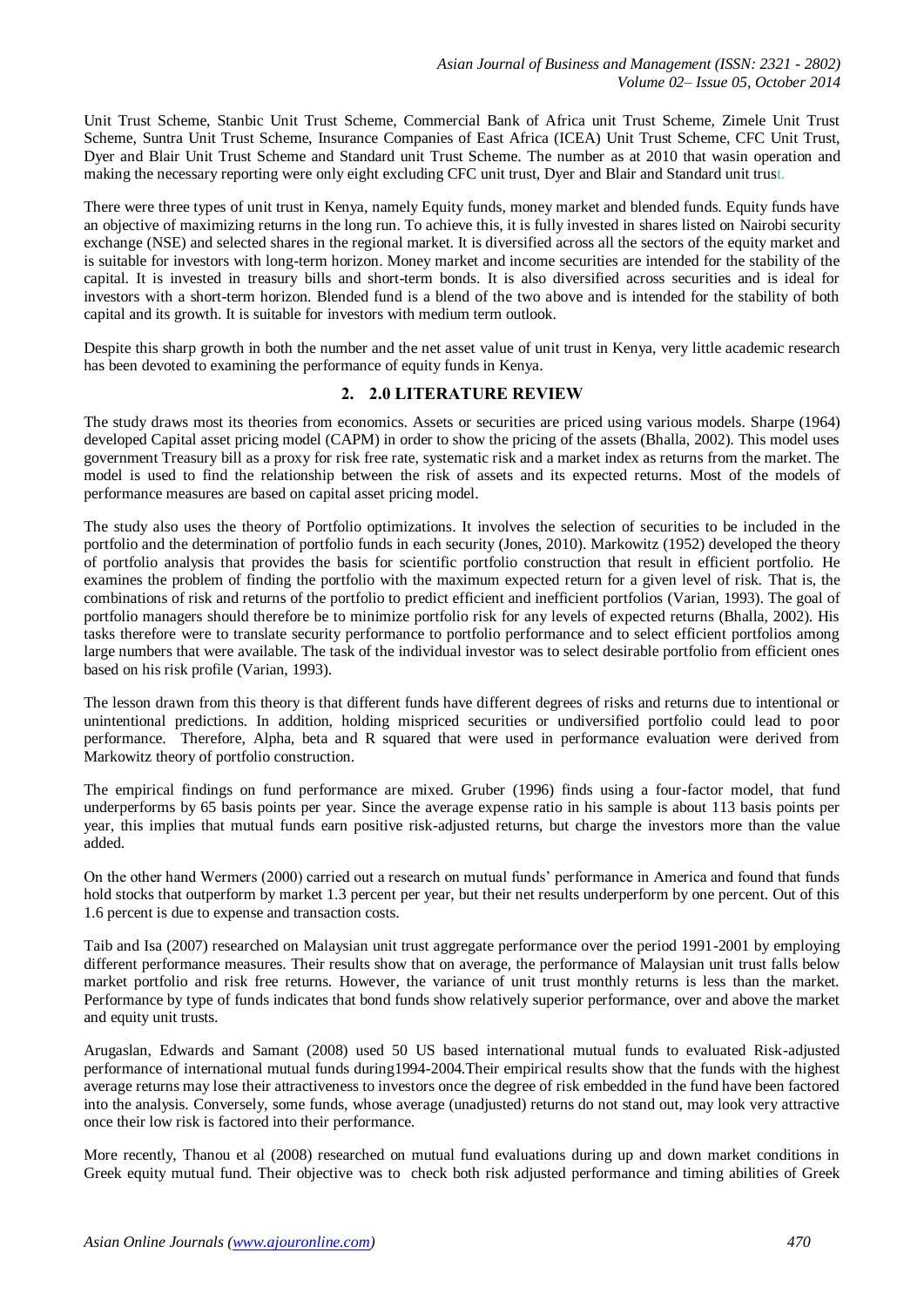fund managers .They used monthly returns of 17 equity mutual funds for the period January 1997 to December 2005 by using Greece index of Athens as a benchmark. Their finding was that the mutual funds in the industry evidenced satisfactory diversifications.

Polwitoon and Tawatnuntachai (2005) used 188 US-based global bond funds that survived during the period of 1993- 2003 and found that Global funds also provide incremental diversification benefits to equity fund investors.

## **3. 3.0 DATA AND METHODOLOGY**

The monthly data pertaining to seven mutual funds for which net asset values were available over the period from 1st January 2006 to 31<sup>st</sup> December 2009 was collected from the funds database and annual reports available in the business daily newspapers and in some cases from fund managers themselves. The period was chosen because it was the period when the mutual funds in Kenya experienced rapid growth in both the number and the asset value. The Return of 20 NSE share Index was taken to serve as a benchmark for the market portfolio while 91-day Kenya Government Treasury bill was used as a proxy for risk free rates. Since the Treasury bill rate is an annualized holding period return, it is converted to 91 day rate as follows:

$$
i_{T-bill}(dy)\frac{P_F-P_o}{P_F}x\frac{360}{h},
$$

where:

 $i_{T \text{-} bill}$  Annualized yield on the T-bill

 $P_F$  = price (face value) paid to the bill

*Po*= Purchase price of the T-bill

 $h =$  Number of days until the T-bill matures

The monthly return for both the individual funds and the market were calculated using the following equation:

$$
R_t = \frac{NAV_t - NAV_{t-1}}{NAV_t}
$$

Where  $R_t$  is the monthly individual funds returns for both equity and blended,  $NAV_t$  is the succeeding net asset value of each fund while *NAVt-1*is the proceeding net asset value for each fund.

The research used various standard performance measures namely; Sharpe, Jensen's Alpha, and Treynor Index. According to Pedersen and Satchell (2002), CAPM is used to measure performance when the mean variance distributions are symmetrical. The mean for the funds were tested using Kolmogorov-Smirnov and Q-Q plots and were found to be symmetrical. The research used the three composite models because they are an outgrowth of CAPM. Fama and Mcbeth (1973) examined three implication of CAPM namely relationship between risk and returns, beta as a measure of risk and association of higher risk to higher returns and concluded that it explains the returns well. There are also other measures like Fama and French model which the study may not use because data on book to market ratio for all funds could not be made available during the research period. These three composite measures were determined using the following formulas:

$$
R = \frac{Rp - RF}{\delta p} \tag{1}
$$

$$
Tp = \frac{Rp - Rf}{\beta} \tag{2}
$$

$$
\alpha p = Rp - Rf = \alpha p + \beta p [Rm - Rf] + \mu p \tag{3}
$$

Where  $R_f$  = computed yearly average 91 day Kenya government risk free rate.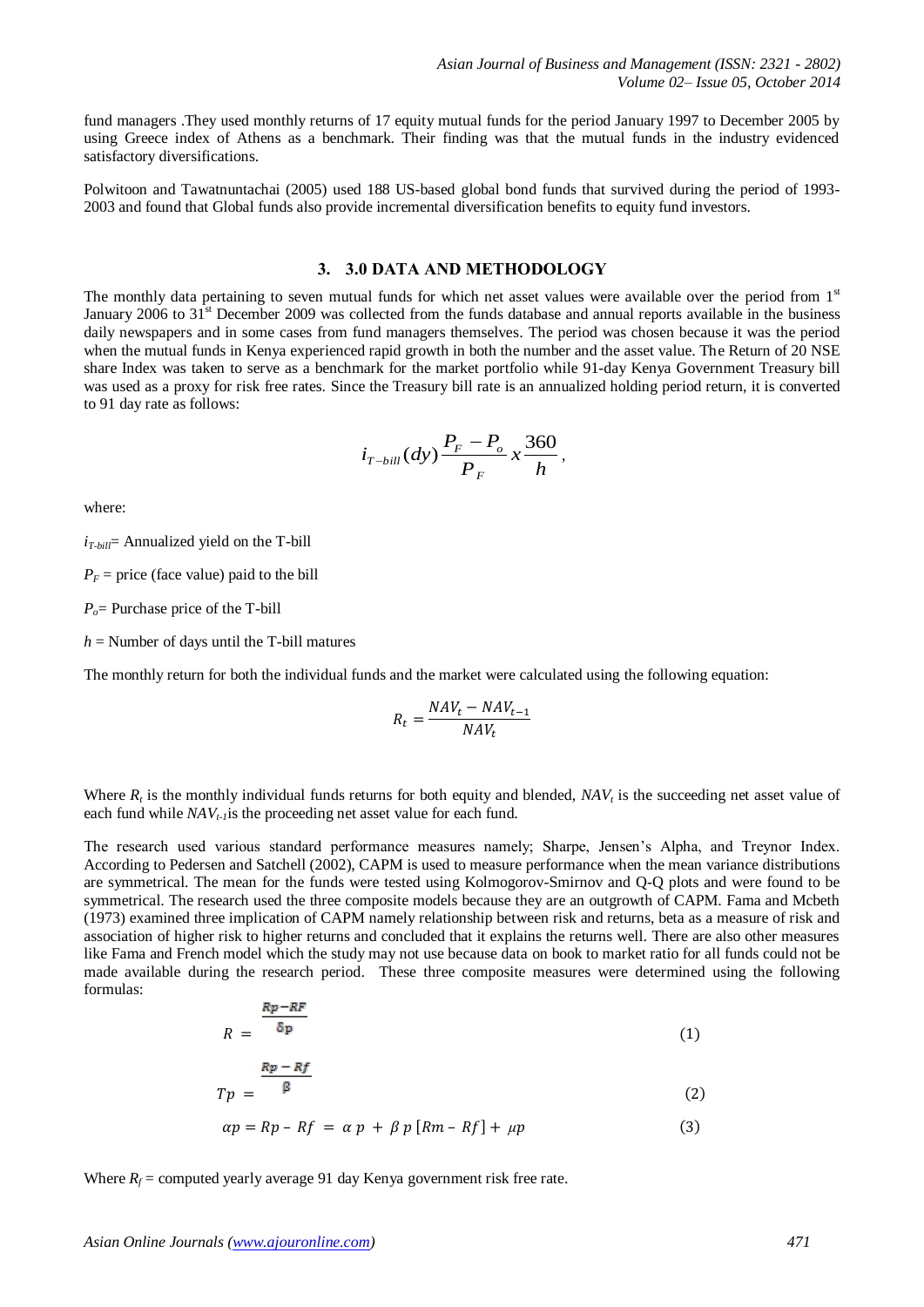$R_p$ =is the yearly average return for individual fund.

 $\sigma_{\rm n}$  is the standard deviation or total risk of the individual portfolio of the fund. This measures the riskiness of the fund. Higher standard deviation relative to that of the market means higher risk.

 $\beta_p$  is beta and measures systematic risk only. It shows whether the fund is aggressive. A beta of greater than 1 than that of the market shows that the fund is aggressive.

*R<sup>m</sup>* is the market index. The NSE 20 share index was taken as a proxy for the market portfolio. All the fund performance are compared against this index

The Sharpe measure represented by  $S_p$  in equation (1) shows whether or not the fund is preferable. The higher the value, the more the fund is preferable. Again, if the individual funds returns are higher than the market, it had outperformed the market and vice versa if it is lower than the market.

Treynor Index represented by *(Tp)* in equation (2) shows whether the funds' performance is superior or inferior to the market index on a risk adjusted basis. This model differs from Sharpe Index because Treynor Index *(Tp)* uses systematic risk instead of standard deviation (total risk) of mutual funds return.

 $\alpha_p$  as given in equation (3) is a Jensen alpha which shows whether or not the funds outperformed the market index. This value can be either greater than or less than that of the market. If this value is greater than that of the market, it has outperformed the market while if it is less than that of the market, it has underperformed the market.

Risk is concerned with the uncertainty regarding whether the realized return will equal the expected return (Mayo, 2008). The variability of return is measured by use of standard deviation  $(\delta p)$  while volatility is measured using beta coefficient (β). To test the significant differences in performance, ANOVA and F test were used to test differences in variances and also means of funds.

#### **4. 4.0 FINDINGS**

### **Performance of Equity Fund over the Period 2006 – 2009**

The performance data for 2005 was unavailable for the existing funds and therefore the periods of the study were adjusted to 2006 to 2009. During the year 2006, there were only three funds trading in equity namely OMK, Britak and CBA. The number grew to four with the addition of African Alliance in 2007, to six in 2008 with addition of ICEA and Suntra and finally to seven with inclusion of CFC in 2009. In 2006, the market had a positive return of 3% while all the individual funds had a positive but lower return compared to the market. OMK had 2.8%, followed by Britak 2.3% and CBA 2.1%.

In 2007, all the funds had positive returns. However, in 2008, all the funds had negative returns except Dyer and Blair that began trading in equity and earned a positive return of 0.9%. In 2009, all the funds had positive returns except CFC, which started trading in that year and earned a negative return of 0.633%. Britak had the highest positive return of 0.81% while CBA had the least positive return of 0.11%.

The risk of the fund as measured by standard deviation show that in 2006 the market had a higher standard deviation of 4.005% while the individual funds had a lower standard deviation of 3.0% for CBA, 2.7% for OMK and Britak with 2.6%. In 2007, African Alliance had the highest standard deviation of 3.94% followed by OMK with 3.137 %, then Britak with 2.96% and finally CBA with 2.723%. %. During 2008, the market had a standard deviation of 7.887% which was higher than those of individual funds except Britak, that had a standard deviation of 12.812%, and Suntra with 7.915 %, Dyer and Blair had the least standard deviation of 5.241%. Finally, in 2009, the market index funds had a standard deviation of 9.5% against the riskiest OMK with 7.99% and CFC with the lowest standard deviation of 1.47%. CBA had a higher positive beta of 0.86 followed by OMK with 0.84 and finally 0.62 for Britak in 2006. During 2007, OMK had the highest positive beta of 0.761 then CBA with 0.646, Britak with 0.609 and finally African Alliance with 0.13. The entire firm had negative beta except ICEA with 0.4706 and Britak with 0.2022 in 2008. In 2009, CFC started trading in equity fund and was the most volatile investment with a beta of 1.09 and hence most aggressive. All the other funds except Dyer and Blair and Suntra, which are relatively young, were less aggressive as they also had positive betas but less than one. These summaries along with the risks were provided in Table 1 below: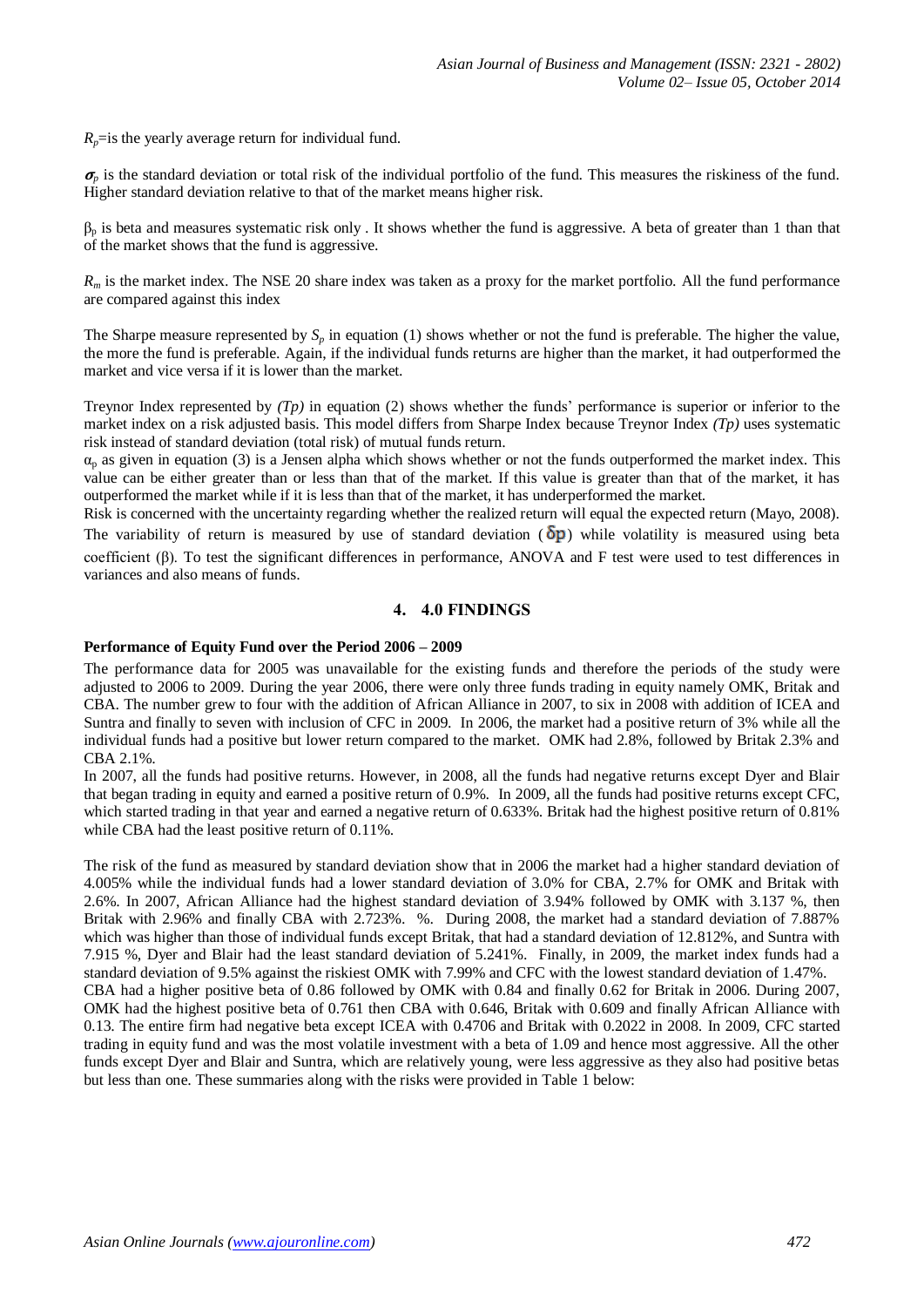# **Table 1: Returns, Risk (beta and standard deviation) and R<sup>2</sup> for equity fund for 2006-2009**

| <b>Funds</b><br>name                  | 2006         |              |              |                 | 2007         |              |                           |                 | 2008        |               |                   |                 | 2009         |              |            |                          |
|---------------------------------------|--------------|--------------|--------------|-----------------|--------------|--------------|---------------------------|-----------------|-------------|---------------|-------------------|-----------------|--------------|--------------|------------|--------------------------|
|                                       | $R_{P}$      | $\delta_{P}$ | $\beta_P$    | $\mathbb{R}^2$  | $R_{P}$      | $\delta_{P}$ | $\beta_P$                 | ${\bf R}^2$     | $R_{P}$     | $\delta_{P}$  | $\beta_P$         | $\mathbf{R}^2$  | $R_{P}$      | $\delta_{P}$ | $\beta_P$  | $\mathbf{R}^2$           |
| <b>OMK</b>                            | 0.020<br>896 | 0.029<br>697 | 0.8582<br>06 | 0.341342<br>336 | 0.000<br>965 | 0.031<br>368 | 0.76094<br>$\overline{4}$ | 0.4255207<br>79 | $-0.024$    | 0.06032<br>5  | $-0.2037$         | 0.0169858<br>8  | 0.00508<br>3 | 0.079934     | $-0.11791$ | 0.0124<br>95             |
| <b>BRIT</b><br>$\mathbf{A}\mathbf{K}$ | 0.023<br>766 | 0.027<br>388 | 0.6177<br>46 | 0.165240<br>191 | 0.007<br>476 | 0.029<br>604 | 0.60882<br>5              | 0.1653656<br>94 | 0.0167<br>8 | 0.12811<br>8  | 0.20219           | 0.5412408<br>21 | 0.00805      | 0.077625     | $-0.1439$  | 0.0170<br>35             |
| <b>CBA</b>                            | 0.028<br>069 | 0.025<br>984 | 0.8423<br>72 | 0.745390<br>466 | 0.001<br>041 | 0.027<br>229 | 0.64597                   | 0.2333381<br>79 | 0.0267<br>8 | 0.06175<br>5  | $\sim$<br>0.02643 | 0.0596266<br>81 | 0.00111      | 0.078515     | $-0.03367$ | 0.0009<br>$\overline{4}$ |
| Suntra                                |              |              |              |                 |              |              |                           |                 | 0.0181      | 0.07914       | 0.03891<br>9      | 0.0025098<br>01 | 0.00435      | 0.047148     | 0.13625    |                          |
| <b>ICEA</b>                           |              |              |              |                 |              |              |                           |                 | 0.0264<br>8 | 0.05767<br>4  | 0.36033           | 0.1169776<br>58 | 0.00634<br>3 | 0.068076     | $-0.14104$ | 0.0126<br>18             |
| Dyer<br>Blair                         |              |              |              |                 |              |              |                           |                 | 0.0097<br>4 | 0.05867<br>30 | 0.08099           |                 | 0.00711      | 0.063077     | $-0.10981$ |                          |
| Africa<br>na                          |              |              |              |                 | 0.020<br>747 | 0.039<br>437 | 0.12978<br>3              | 0.0284203<br>57 | 0.0159<br>8 | 0.05241<br>4  | ÷.<br>0.00414     | 0.0043754<br>85 | 0.00422<br>8 | 0.037155     | 0.320097   | 0.0070<br>59             |
| <b>CFC</b>                            |              |              |              |                 |              |              |                           |                 |             |               |                   |                 | 0.00633      | 0.014699     | 1.09055    |                          |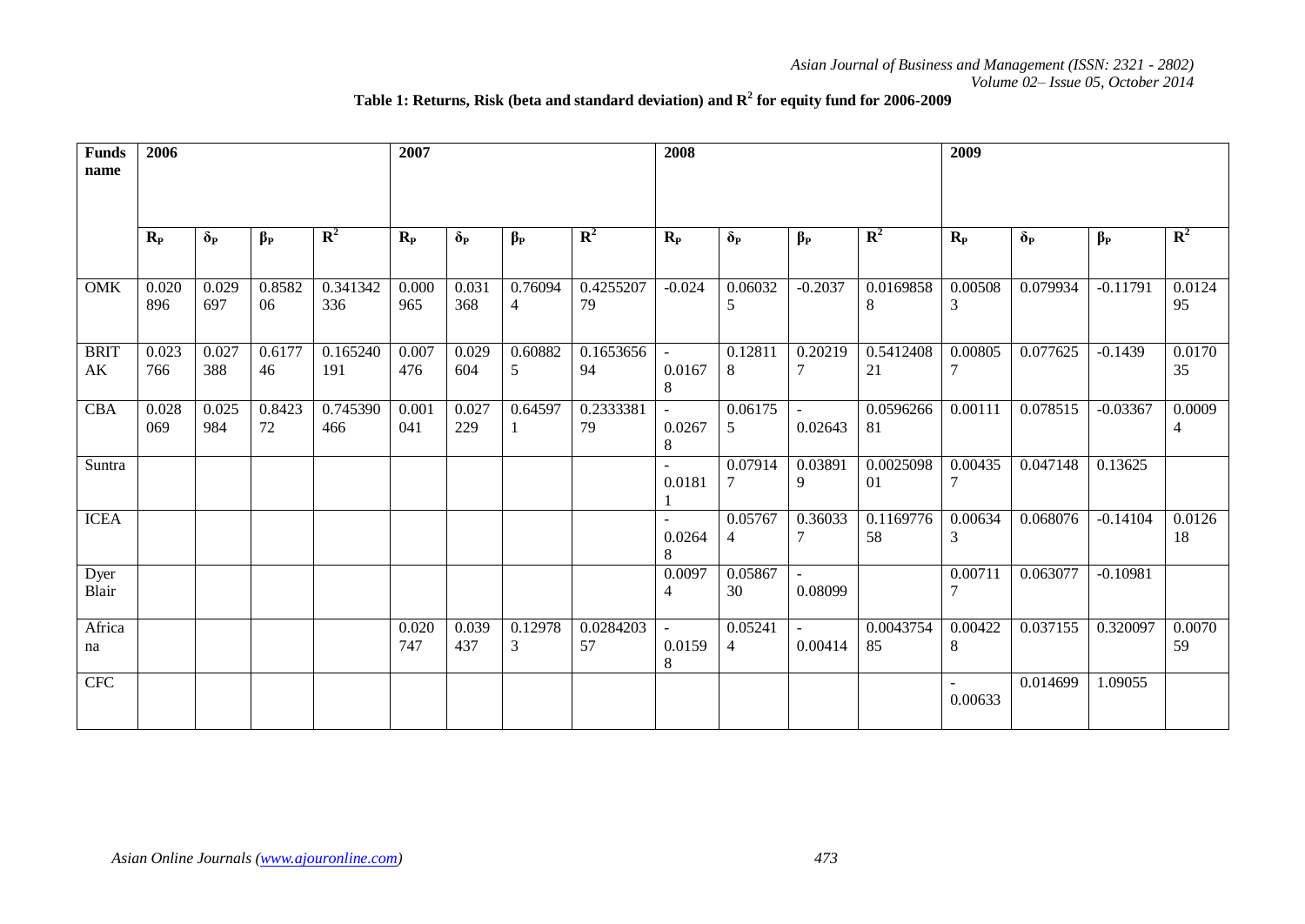In 2006, CBA was the most diversified than other funds a coefficient of determination of 0.75 compared to OMK that had 0.34 while Britak had 0.17. However, OMK surpassed CBA in 2007 with a coefficient of determination of 0.45 against CBA with a coefficient of 0.23. More new funds started trading in 2008 which included ICEA and Suntra. Britak was more diversified than all the funds trading in 2008 with a coefficient of 0.54 followed by ICEA with  $R^2$  of 0.11. In 2009, all the funds were poorly diversified with the most diversified fund being ICEA with a coefficient of 0.0126.

The Sharpe ratios for 2006 show that all the funds had negative returns with Britak having 1.71, CBA 1.59 and OMK with an index of 1.46. In 2007, the Sharpe performances were all-negative. CBA had the highest negative Sharpe of 2.5 while African Alliance had the lowest negative Sharpe of 1.198. The Sharpe ratio for 2008 and 2009 were all-negative implying that it did not outperform the market. Britak was the only fund which had a positive Jensen alpha of 0.022 in 2006. All the other funds that included OMK and CBA had negative alphas of 0.0084 and 0.015 respectively.

Treynor measure show that all the funds had negative excess return on the portfolio for the period 2006 and 2007.In 2008, all the funds earned positive excess returns except Dyer and Blair and Britak, which had negative returns. Suntra had the highest excess returns of 22.5 while OMK had the least positive excess return of 0.4. Finally, Suntra, Dyer and Blair and CFC had negative excess returns while CBA had the highest excess return of 2.16.

Britak was the only fund, which had a positive Jensen alpha of 0.022 in 2006. All the other funds that included OMK and CBA had negative alphas of 0.0084 and 0.015 respectively.

The Jensen Alpha for all the funds was negative for all the years; 2007, 2008 and 2009 except CFC which had a positive alpha of 0.0025. These results were as summarized in Table 2 below: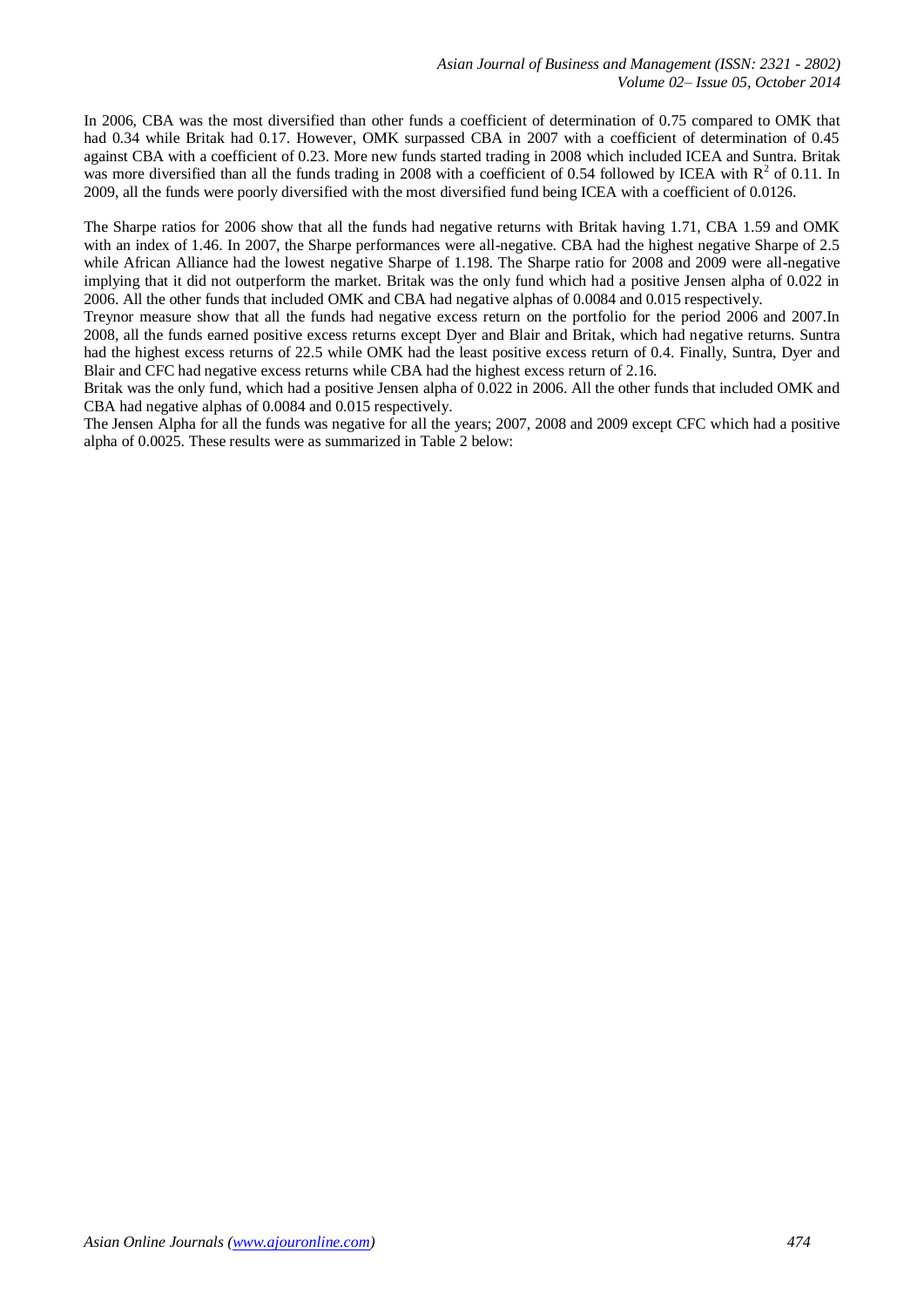| <b>Funds</b> name | 2006       |            |            | 2007       |            |            |            | 2008       |                           | 2009       |            |            |  |
|-------------------|------------|------------|------------|------------|------------|------------|------------|------------|---------------------------|------------|------------|------------|--|
|                   | $T_{P}$    | $S_{P}$    | $J_A$      | $T_{P}$    | $S_{P}$    | $J_A$      | $T_{P}$    | $S_{P}$    | $J_A$                     | $T_{P}$    | $S_{P}$    | $J_A$      |  |
| <b>OMK</b>        | $-0.04755$ | $-1.46255$ | $-0.00842$ | $-0.08807$ | $-2.13639$ | $-0.06701$ | 0.485904   | $-1.64081$ | $\blacksquare$<br>0.12081 | 0.582283   | $-0.85895$ | $-0.07759$ |  |
| <b>BRITAK</b>     | $-0.07181$ | $-1.70716$ | 0.022059   | $-0.09938$ | $-2.04377$ | $-0.0605$  | $-0.45382$ | $-0.71625$ | $-0.0701$                 | 0.456479   | $-0.84619$ | $-0.07658$ |  |
| CBA               | $-0.05503$ | $-1.59036$ | $-0.015$   | $-0.10362$ | $-2.45831$ | $-0.06694$ | 3.849682   | $-1.6479$  | $-0.1046$                 | 2.157489   | $-0.92507$ | $-0.07518$ |  |
| Suntra            |            |            |            |            |            |            | 22.51205   | $-1.24475$ | $\blacksquare$<br>0.09354 | $-0.21676$ | $-1.47164$ | $-0.05631$ |  |
| <b>ICEA</b>       |            |            |            |            |            |            | 1.67628    | $-1.75922$ | 0.06285                   | 0.477878   | $-0.99005$ | $-0.07808$ |  |
| Africana          |            |            |            | $-0.36393$ | $-1.19765$ | $-0.04723$ | 1.123098   | $-1.55036$ | 0.09964                   | 0.633016   | $-1.10205$ | $-0.07783$ |  |
| Dyer and<br>Blair |            |            |            |            |            |            | $-0.28156$ | $-1.17625$ | $\sim$<br>0.06107         | $-0.48899$ | $-1.79314$ | $-0.04514$ |  |
| <b>CFC</b>        |            |            |            |            |            |            |            |            |                           | $-0.07342$ | $-5.44738$ | 0.002526   |  |

# **Table 2: Treynor, Sharpe and Jensen measure for equity fund**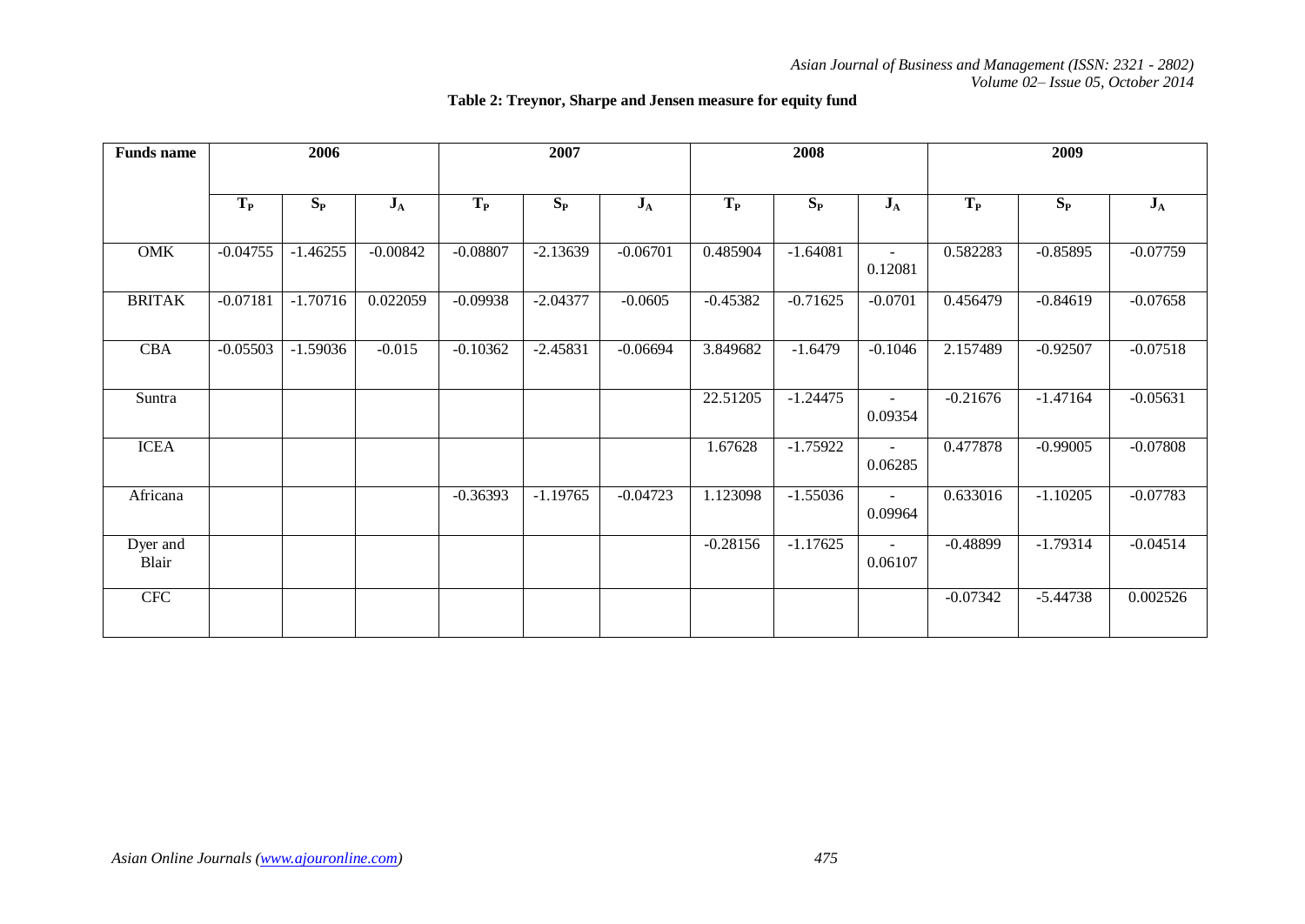|                 | Table 3: ANOVA test for Equity fund |                |    |                    |       |                     |  |  |  |
|-----------------|-------------------------------------|----------------|----|--------------------|-------|---------------------|--|--|--|
|                 |                                     | sum of squares | DF | <b>Mean square</b> | F     | <b>Significance</b> |  |  |  |
|                 |                                     |                |    |                    |       |                     |  |  |  |
|                 |                                     |                |    |                    |       |                     |  |  |  |
| <b>OMK</b>      | Between groups                      | 0.016          | 3  | 0.05               | 1.633 | 0.196               |  |  |  |
|                 | Within groups                       | 0.138          | 43 | 0.03               |       |                     |  |  |  |
|                 | Total                               | 0.154          | 46 |                    |       |                     |  |  |  |
| <b>BRITAK</b>   | Between groups                      | 0.01           | 3  | 0.003              | 0.507 | 0.680               |  |  |  |
|                 | Within groups                       | 0.276          | 43 | 0.006              |       |                     |  |  |  |
|                 | Total                               | 0.286          | 46 |                    |       |                     |  |  |  |
| <b>CBA</b>      | Between groups                      | 0.013          | 3  | 0.004              | 1.174 | 0.332               |  |  |  |
|                 | Within groups                       | 0.139          | 38 | 0.004              |       |                     |  |  |  |
|                 | Total                               | 0.152          | 41 |                    |       |                     |  |  |  |
| <b>AFRICAN</b>  | Between groups                      | 0.004          | 2  | 0.002              | 0.631 | 0.538               |  |  |  |
| <b>ALLIANCE</b> |                                     |                |    |                    |       |                     |  |  |  |
|                 | Within groups                       | 0.093          | 33 | 0.003              |       |                     |  |  |  |
|                 | Total                               | 0.096          | 35 |                    |       |                     |  |  |  |

The tests of significance for the risk and returns for funds with data over two years were given in Table 3 below:

The above Table shows the analysis of the variance (ANOVA) between the study years and within the individual years for all the funds with data over two years. The funds with available data over two years included OMK, Britak, CBA and African alliance. The result indicate that the risk between groups and within groups were not significant at 5% level. This means that there are no differences in risk from one month to another and between years over study period for all the funds. The intermonth and inter year differences in means for the same funds were as shown in Table 4 below:

| Table 4: multiple mean comparisons for equity fund |  |  |
|----------------------------------------------------|--|--|
|----------------------------------------------------|--|--|

|               | (I)   | (J)   | Mean                 | Std. Error                 | Sig. | 95% Confidence Interval |                    |
|---------------|-------|-------|----------------------|----------------------------|------|-------------------------|--------------------|
|               | group | group | Difference (I-<br>J) |                            |      | Lower Bound             | <b>Upper Bound</b> |
| <b>OMK</b>    | 2006  | 2007  | .027104606           | .0236382<br>89             | .258 | $-.02056655$            | .07477576          |
|               |       | 2008  | .052068456*          | .0236382<br>89             | .033 | .00439730               | .09973961          |
|               |       | 2009  | .022986221           | .0236382<br>89             | .336 | $-.02468493$            | .07065737          |
|               | 2007  | 2006  | $-.027104606$        | .0236382<br>89             | .258 | $-.07477576$            | .02056655          |
|               |       | 2008  | .024963851           | .0231187<br>0 <sub>3</sub> | .286 | $-0.02165946$           | .07158716          |
|               |       | 2009  | $-.004118384$        | .0231187<br>03             | .859 | $-.05074169$            | .04250492          |
|               | 2008  | 2006  | $-.052068456$        | .0236382<br>89             | .033 | $-.09973961$            | $-.00439730$       |
|               |       | 2007  | $-0.024963851$       | .0231187<br>03             | .286 | $-.07158716$            | .02165946          |
|               |       | 2009  | $-.029082235$        | .0231187<br>03             | .215 | $-.07570554$            | .01754107          |
|               | 2009  | 2006  | $-022986221$         | .0236382<br>89             | .336 | $-.07065737$            | .02468493          |
|               |       | 2007  | .004118384           | .0231187<br>03             | .859 | $-.04250492$            | .05074169          |
|               |       | 2008  | .029082235           | .0231187<br>03             | .215 | $-.01754107$            | .07570554          |
| <b>BRITAK</b> | 2006  | 2007  | .016289693           | .0334359                   | .629 | $-.05114034$            | .08371972          |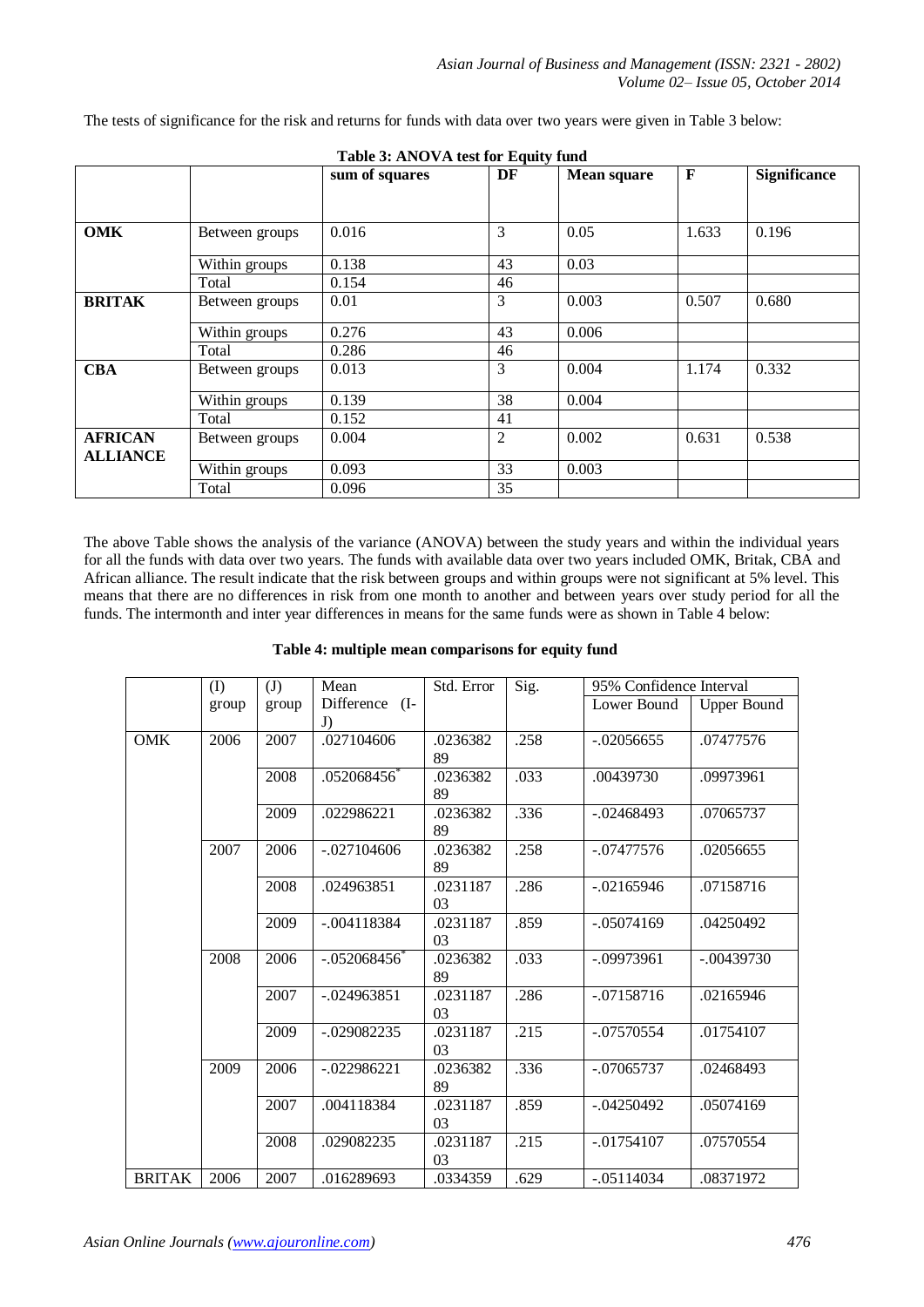|                   |      |      |                | 54             |      |               |           |
|-------------------|------|------|----------------|----------------|------|---------------|-----------|
|                   |      | 2008 | .040546869     | .0334359<br>54 | .232 | $-.02688316$  | .10797690 |
|                   |      | 2009 | .015708672     | .0334359<br>54 | .641 | $-.05172136$  | .08313870 |
|                   | 2007 | 2006 | $-0.016289693$ | .0334359<br>54 | .629 | $-.08371972$  | .05114034 |
|                   |      | 2008 | .024257176     | .0327010<br>08 | .462 | $-.04169069$  | .09020504 |
|                   |      | 2009 | $-.000581021$  | .0327010<br>08 | .986 | $-.06652889$  | .06536685 |
|                   | 2008 | 2006 | $-.040546869$  | .0334359<br>54 | .232 | $-.10797690$  | .02688316 |
|                   |      | 2007 | $-.024257176$  | .0327010<br>08 | .462 | $-.09020504$  | .04169069 |
|                   |      | 2009 | $-.024838197$  | .0327010<br>08 | .452 | $-.09078607$  | .04110967 |
|                   | 2009 | 2006 | $-.015708672$  | .0334359<br>54 | .641 | $-.08313870$  | .05172136 |
|                   |      | 2007 | .000581021     | .0327010<br>08 | .986 | $-.06536685$  | .06652889 |
|                   |      | 2008 | .024838197     | .0327010<br>08 | .452 | $-.04110967$  | .09078607 |
| <b>CBA</b>        | 2006 | 2007 | .015025032     | .0302921<br>76 | .623 | $-.04629827$  | .07634834 |
|                   |      | 2008 | .047677756     | .0302921<br>76 | .124 | $-0.01364555$ | .10900106 |
|                   |      | 2009 | .010545079     | .0302921<br>76 | .730 | $-.05077823$  | .07186838 |
|                   | 2007 | 2006 | $-0.015025032$ | .0302921<br>76 | .623 | $-.07634834$  | .04629827 |
|                   |      | 2008 | .032652724     | .0247334<br>58 | .195 | $-.01741754$  | .08272299 |
|                   |      | 2009 | $-.004479953$  | .0247334<br>58 | .857 | $-.05455022$  | .04559031 |
|                   | 2008 | 2006 | $-.047677756$  | .0302921<br>76 | .124 | $-.10900106$  | .01364555 |
|                   |      | 2007 | $-.032652724$  | .0247334<br>58 | .195 | $-.08272299$  | .01741754 |
|                   |      | 2009 | $-.037132678$  | .0247334<br>58 | .142 | $-.08720295$  | .01293759 |
|                   | 2009 | 2006 | $-.010545079$  | .0302921<br>76 | .730 | $-.07186838$  | .05077823 |
|                   |      | 2007 | .004479953     | .0247334<br>58 | .857 | $-.04559031$  | .05455022 |
|                   |      | 2008 | .037132678     | .0247334<br>58 | .142 | $-.01293759$  | .08720295 |
| <b>AFRIC</b><br>A | 2007 | 2008 | .021851441     | .0216601<br>44 | .320 | $-0.02221645$ | .06591933 |
|                   |      | 2009 | .001642626     | .0216601<br>44 | .940 | $-0.04242527$ | .04571052 |
|                   | 2008 | 2007 | $-.021851441$  | .0216601<br>44 | .320 | $-.06591933$  | .02221645 |
|                   |      | 2009 | $-.020208814$  | .0216601<br>44 | .358 | $-.06427671$  | .02385908 |
|                   | 2009 | 2007 | $-.001642626$  | .0216601<br>44 | .940 | $-.04571052$  | .04242527 |
|                   |      | 2008 | .020208814     | .0216601<br>44 | .358 | $-.02385908$  | .06427671 |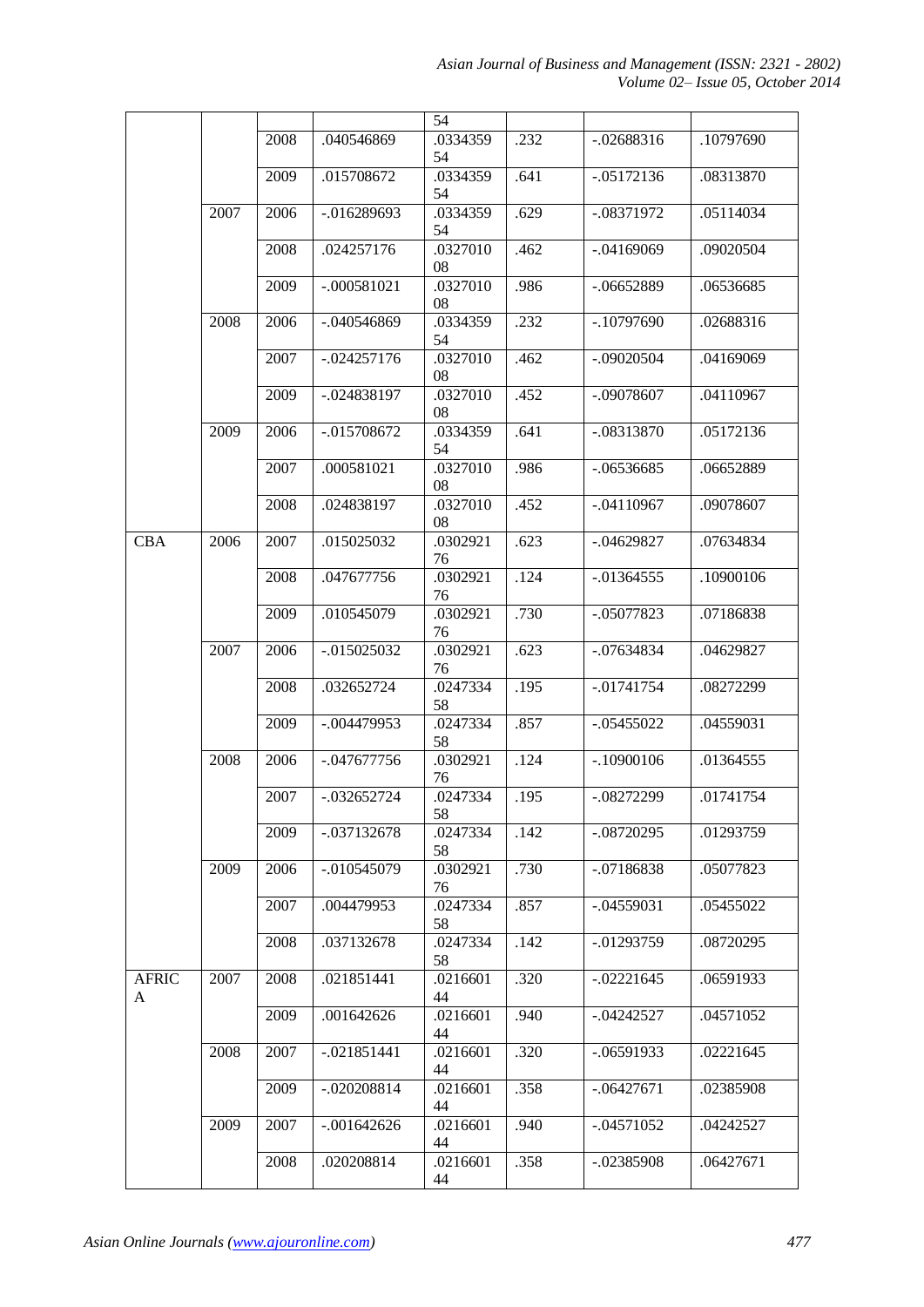The comparisons of returns for 2006 against other years were not significant for all the funds except OMK which was significant at 95% confidence interval. However, for 2007 against other years, none of the funds were significant. In 2008, the comparisons with other years were also not significant except OMK with a significance of 0.033 at 95% confidence interval. Finally, 2009 comparison with other years were all not significant. Generally, there were no significant differences in performance for all the funds within years and across the years for all the funds.

The funds with data less than two years were analyzed using levene's test and t test. These tests for this category of funds which included Suntra and ICEA.

The variance of Suntra and ICEA as tested by levenes were all not significant while the equality of means analyzed by use of t test also show no significance. Similar to funds with data over two years, the result show that there were no differences in performance as measured using risk and returns over the study period. These results were as summarized in Table 5 below:

|             |                              |     | Levene's | for<br>test                          |          |       |              | t test for equality of means |          |                        |            |     |
|-------------|------------------------------|-----|----------|--------------------------------------|----------|-------|--------------|------------------------------|----------|------------------------|------------|-----|
|             |                              |     | F        | equality of variance<br>Significance | t        | DF    | Significance | Mean                         | Standard | 95%                    | confidence |     |
|             |                              |     |          |                                      |          |       | -2 tailed    | difference                   | error    | interval<br>difference | for        | the |
| Suntra      | Equal<br>variance<br>assumed |     | 0.856    | 0.366                                | $-0.793$ | 20    | 0.437        | $-0.023$                     | 0.028    | 0.082                  |            |     |
|             | Equal<br>variance<br>assumed | not |          |                                      | $-0.756$ | 13.71 | 0.463        | $-0.023$                     | 0.030    | $-0.086$               |            |     |
| <b>ICEA</b> | Equal<br>variance<br>assumed |     | 0.06     | 0.809                                | $-1.19$  | 21    | 0.247        | $-0.033$                     | 0.0275   |                        |            |     |
|             | Equal<br>variance<br>assumed | not |          |                                      | $-1.20$  | 20.92 | 0.243        | $-0.033$                     | 0.0273   |                        |            |     |

| <b>Table 5: Independent Samples Test</b> |  |  |  |  |  |  |  |
|------------------------------------------|--|--|--|--|--|--|--|
|------------------------------------------|--|--|--|--|--|--|--|

#### **5. DISCUSSION OF FINDINGS**

All the funds on average performed poorly against the market index during the study period. The inferior risk adjusted performance measures was in agreement with findings by Taib et al (2007) who studied Malaysian unit trust aggregate performance. A mixed finding was made in the studies by Shah, Hijazi and Hamdani (2005) that show the funds outperformed the market as revealed by Jensen alpha while Sharpe shows that no funds were preferable. According to them, Mutual Fund industry's Sharpe ratio is 0.47 as compared to the market; that is, 0.27 risk premium per one percent of standard deviation. Results of Jensen differential measure also show a positive after cost alpha. Hence, overall results suggest that mutual funds in Pakistan are able to add value. Whereas results also show some of the funds underperform, these funds are facing the diversification problem. According to them, funds industry outperformed the market proxy by 0.86 percent.

However, a different finding was made in the study by Lai and Lau (2010) who examined the performance of 311 mutual funds from January 1990 to December 2005 in Malaysia. By using composite portfolio performance measures they found evidence that mutual fund performances yield superior returns with relatively lower systematic risks.

This finding contradicts a study by Gallagher (2003) who examined the performance for actively managed institutional balanced funds, Australian share funds and Australian bond funds and documents that a significant number of active Australian equity managers earned superior risk adjusted returns in the period. Lai and Lau (2010) examined the performance of 311 mutual funds from January 1990 to December 2005 in Malaysia by using different portfolio performance measures and also found evidence that mutual fund performances yield superior returns with relatively lower systematic risks.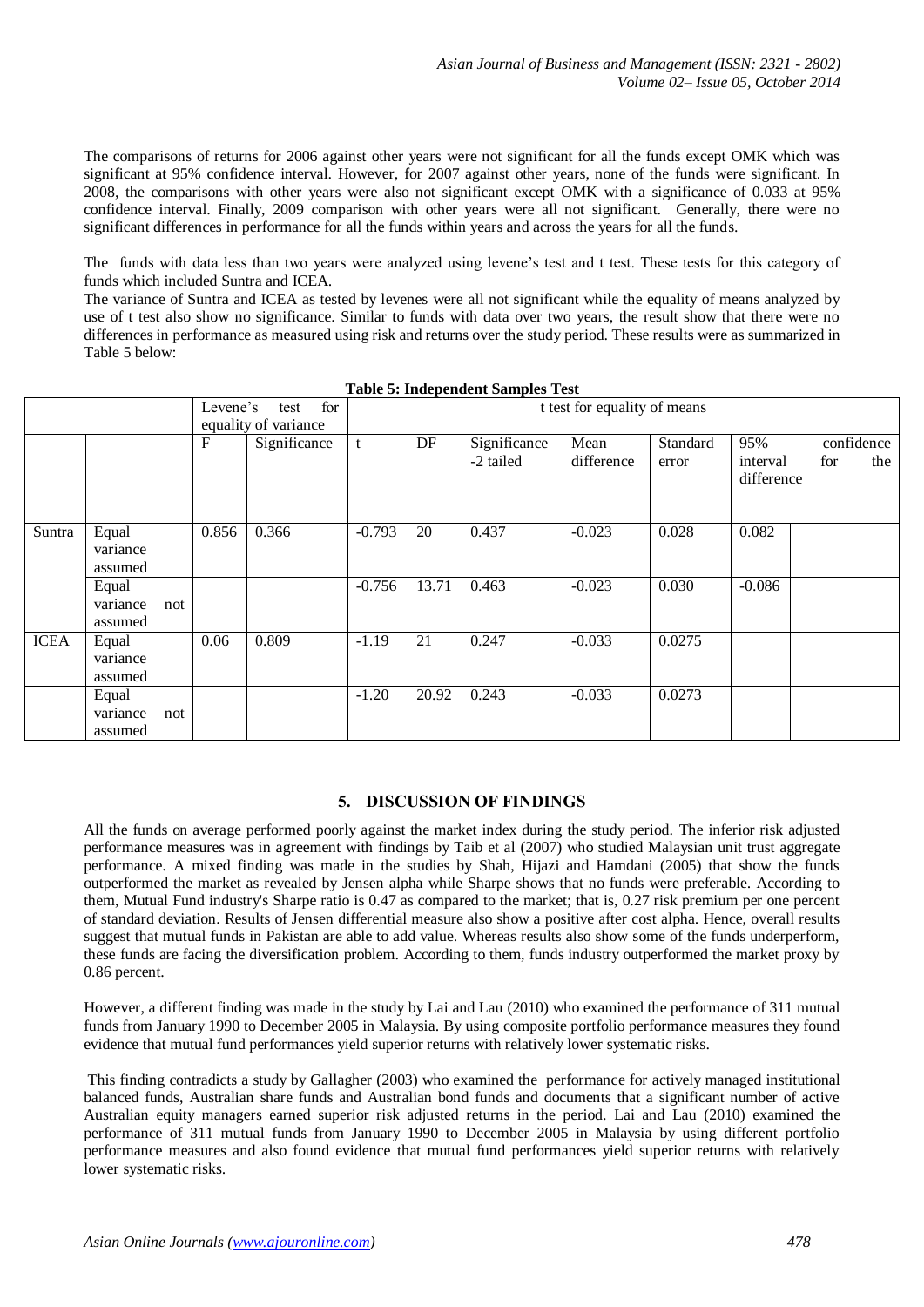The equity funds were generally aggressive in 2006 and 2007 even though they had negative betas in subsequent years. The funds generally have lower standard deviation implying that all the portfolios are well diversified. It was noted that young and small firms perform better than big and old firms which is in consistent with the study by Meier, Iwan and Karoui (2009) who used different model and found that newly launched funds outperform their counterparts significantly using Carhart four factor models. This is because newly launched funds are afforded greater autonomy in portfolio choice as they have a smaller base of investor capital to allocate to individual securities.

Generally, none of the funds outperformed the market index as almost all the funds had negative Sharpe and Jensen alphas for the sample period. However, Treynor index were positive for some funds and negative for others in equity and blended funds and, therefore, neither underperforms nor outperforms the market.

# **6. REFERENCES**

Arugaslan, O., Edwards, E., &Samant, A. (2008).Evaluating large US-based equity mutual funds using risk-adjusted performance measures.*International Journal of Commerce and Management*, *17*(1/2), 6–24. doi:10.1108/10569210710774721

Bhalla ,V.K(2002),Portfolio analysis and management,S.Chand&Company ltd,New Delhi Carhart, Mark M., (1997), on persistence in mutual fund performance, *Journal of Finance 52,* 57-82.

Chandra Prasanna (2008) *Investment analysis and portfolio management* 3<sup>rd</sup>Edition. McGraw-HillNew Delhi

CMA (2010), Investors handbook, Kenya

Fama, E. F and MacBeth ,J.D (1973) ,Risk, Return, and Equilibrium: Empirical Tests, The Journal of Political Economy, Vol. 81, No. 3. (May - Jun., 1973), pp. 607-636

Fama, E.F. (1970), "Efficient capital markets: a review of theory and empirical work", *The Journalof Finance, Vol. 25 No. 2*, pp. 383-417.

Fama, E.F. (1991), "Efficient capital markets II", *Journal of Finance*, pp. 1575-617.

Fabozzi and Modigilliani(2002). *Foundations of Financial Markets & Institutions, 3/E*. Pearson Education.

Gallagher, D. R. (2003), Investment manager characteristics, strategy, top management changes and fund performance. Accounting & Finance, 43: 283–309. doi: 10.1111/j.1467-629x.2003.00092

Gordon,A. J., Sharpe, W. F., & Bailey, J. V. (2009). *Fundamentals of Investments*. Prentice Hall

Gruber, M.J., 1996. Another puzzle: the growth in actively managed mutual funds. Journal of Finance 51,783– 810

Shah .S, Hijaz .S and Hamdani .N, (2005), Perfromance Evaluation of Mutual funds in Pakistan,

 *The Pakistan Development Review*,44(4) ,papers and proceedings ,Part II ,Twenty First annual General meeting and Conference of the Pakistan Society Development Economists, Islamabad, December 19-21, 2005,863-876.

Jensen, Michael C., (1967), The performance of Mutual funds in the period 1945-64, *Journal of Finance 23,* 389-416.

Johnston, K., Hatem, J., & Carnes, T. A. (2010). Investor education: how plan sponsors should report your returns. *Managerial Finance*, *36*(4), 354–363. doi:10.1108/03074351011027547

Lai, M and Lau, S,(2010),Evaluating mutual fund performance in an emerging Asian economy:The Malaysian experience,*Journal of Asian Economics 21* (2010) 378–390.

Markowitz, Harry,( 1952), "Portfolio Selection", *Journal of Finance, vol. 7*, 77-91.

Meier, Iwan and Karoui, Aymen, Mutual Fund Tournaments (November 15, 2009). 22nd Australasian Finance and Banking Conference 2009. Available at SSRN: http://ssrn.com/abstract=1459647